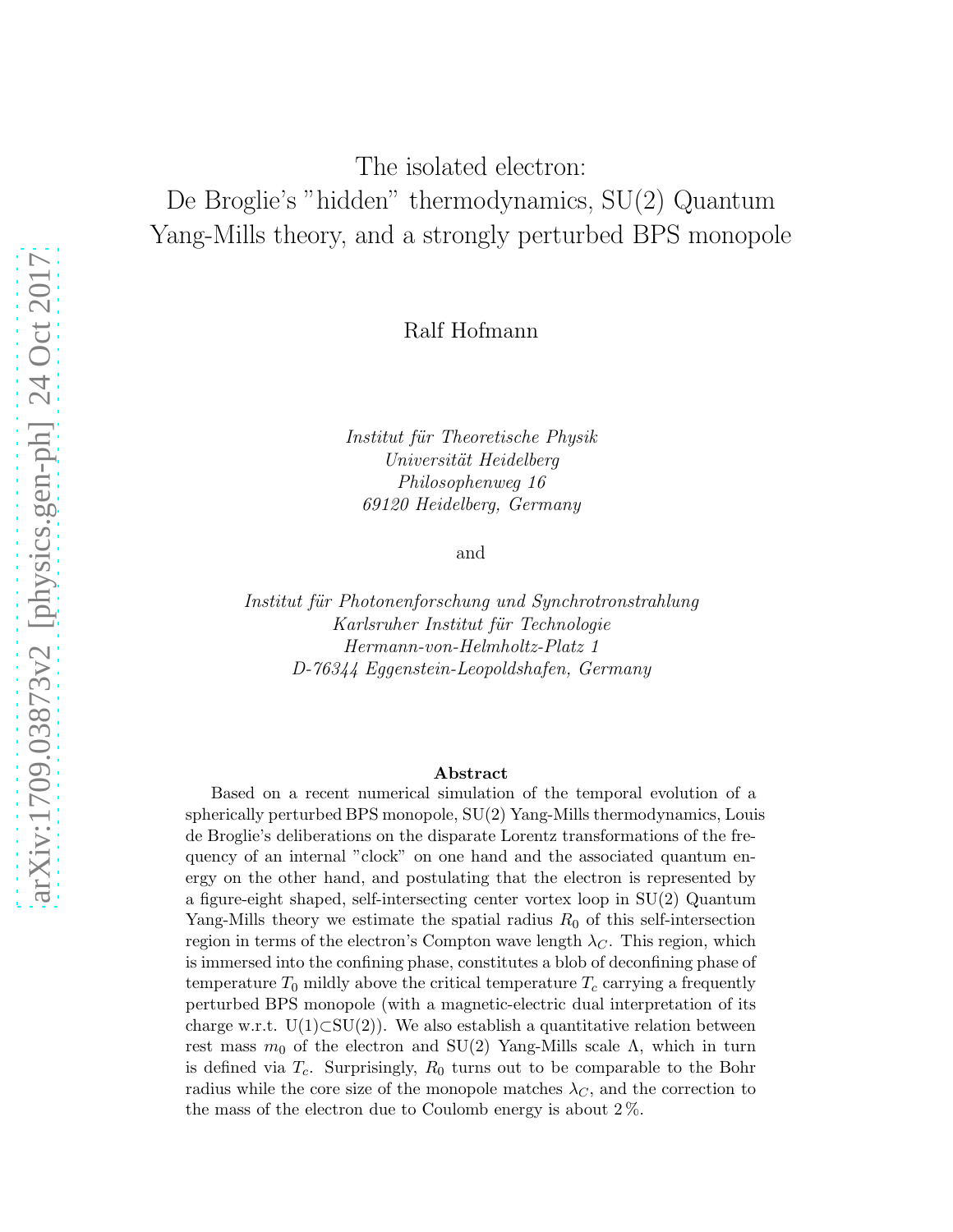#### 1 Introduction

The electron and other charged leptons are considered fundamental particles in the present Standard Model of particle physics. According to the overwhelming majority of data on (high-energy) electron-electron/electron-positron collisions and atomic physics such a classification rests on the fact that no structural charge-density and spin distributions are revealed by typical scattering processes and spectroscopic experiments. Moreover, in many condensed-matter systems the notion of the Quantum Mechanics (QM) of a point-like, spinning particle together with the exclusion principle do describe the collective behavior of electrons in a highly satisfactory and realistic way [\[1\]](#page-12-0). However, the quantitative description of strongly correlated twodimensional electrons associated, e.g., with high-temperature superconductivitiy, seems to demand a deviating treatment. Here a spatial separation between charge and spin is a serious option favored by the data [\[2\]](#page-12-1).

To describe the spatial probability density for the presence of a point-like electron in terms of the "square" of a wave function based on de Broglie's particle-wave duality [\[3\]](#page-12-2), whose time evolution is governed by the Hamiltonian of the isolated system, is an extremely successful and useful concept: About a century ago, it started to revolutionize our understanding of atomic stability and of the discreteness of the spectra of light emitted by excited atoms  $[5, 6, 7, 8, 9]$  $[5, 6, 7, 8, 9]$  $[5, 6, 7, 8, 9]$  $[5, 6, 7, 8, 9]$  $[5, 6, 7, 8, 9]$ , the chemical bond  $[10]$ , and the role of and interplay between electrons in condensed matter and hot plasmas thanks to the development of efficient calculational procedures for (extended) multielectron systems. Moreover, new computational and conceptual horizons, enabled by quantum field theoretical (QFT) second quantization in the framework of Quantum Electrodynamics (QED) [\[11,](#page-13-1) [12,](#page-13-2) [13\]](#page-13-3) and its electroweak generalization [\[14,](#page-13-4) [15,](#page-13-5) [16,](#page-13-6) [17\]](#page-13-7), have yielded accurate predictions of radiative corrections to atomic energy levels, to the electron's magnetic moment, and in electroweak scattering cross sections.

Why then is there a need for a deeper understanding of the nature of the free electron and its properties as revealed by the application of external forces, the implied (classical) radiation reaction, and tree-level as well as radiative quantum behavior playing out in scattering processes? The answer to this question touches a number of basic problems.

First, already on the classical level Maxwell's equation and the Lorentz force equation do not describe the phenomenon of radiation reaction: This local field theory ignores the back-reaction onto an electron induced by the radiation emitted by this particle when under acceleration in an external field. Various proposals on how to modify the force equation were made in the literature, see, e.g., [\[19,](#page-13-8) [18\]](#page-13-9), but a basic theory yielding an effective, unique correction is not available. As was shown in [\[18\]](#page-13-9), the effects of radiation reaction can dominate the dynamics of the electron for strong accelerations posited by high-power laser pulses.

Second, even though QM and QFT provide an efficient and reliable computational framework there are conceptual questions. Why does the electron as a particle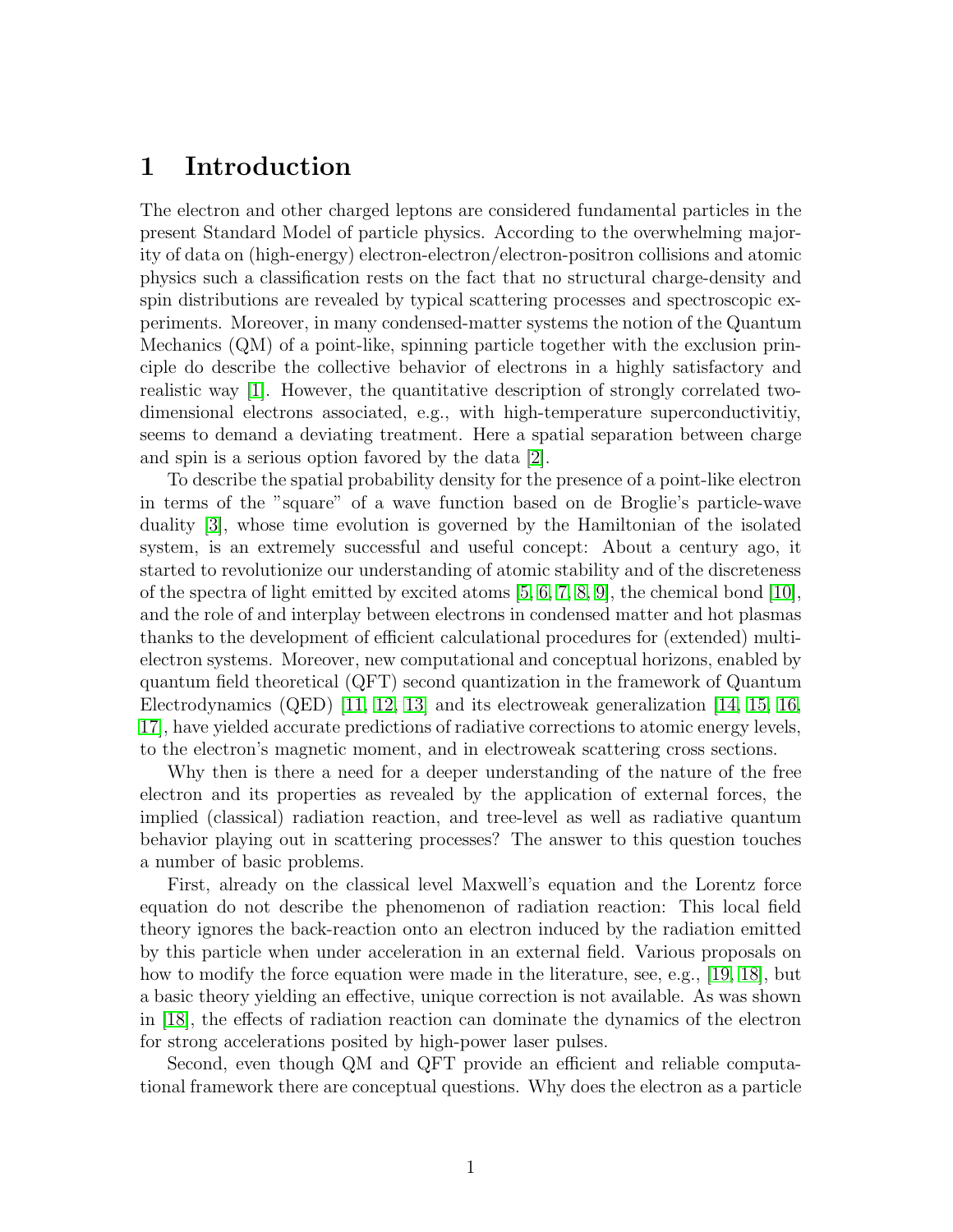have a modest rest mass of

<span id="page-2-0"></span>
$$
m_0 = 0.511 \,\text{MeV}/c^2 \tag{1}
$$

if probing its structure by high-energetic scattering experiments at four-momentum transfers  $Q$  up to several hundreds of  $GeV/c$  does not indicate any deviation from structurelessness or point-particle behavior? Classically speaking, such a pointlikeness would imply the spatial integral of its Coulombic electric field energy density and hence its rest mass  $m_0$  to be of order Q. Namely, in natural units  $c = \hbar = 1$ one has

$$
m_0 \sim \int_{Q^{-1}}^{\infty} dr \, \frac{r^2}{r^4} = Q \tag{2}
$$

which contradicts the value in Eq. [\(1\)](#page-2-0). Notice that radiative corrections to  $m_0$ , computable in QED in terms of powers of a small coupling constant  $\alpha \sim 1/137$ , must, by the very definition of a renormalized perturbation series, be much smaller than  $m<sub>0</sub>$ . Concerning another aspect of the electron's potential structure, one may ask how a finite magnetic moment can possibly be related to the spin of a point particle? Yet, although (or possibly because) it ignores this basic question, representation theory in QM is immensely successful in classifying the effect of coupled angular momentum on energy levels and on the overall dynamics of composite systems.

Third, Louis de Broglie's deep ideas, underlying the proposal of wave-particle duality for the electron [\[3\]](#page-12-2), in their original form imply that the electron is anything but a particle of vanishing spatial extent. Strictly speaking, this contradicts Born's intepretation of the square of the wave function describing the probability density for the spatial occurrence of a point particle. De Broglie argues [\[4\]](#page-12-8) by considering respective changes, under a Lorentz boost at velocity  $v$ , of the electron's rest mass  $m_0$ , associated with the frequency  $\nu_0$  of an internal "clock" oscillation via Planck's quantum of action h as

$$
m_0 c^2 = h\nu_0 \,,\tag{3}
$$

and viewed as the zero component of the electron's four-momentum. Subsequently, he contrasts this with the disparate changes of the same internal frequency as implied by time dilatation. As a consequence, the increase of particle energy from  $m_0c^2$  to  $mc^2 = \frac{m_0 c^2}{\sqrt{1-\beta^2}}$  can be decomposed into a reduction of internal heat from  $m_0 c^2 \equiv Q_0$ to  $Q = Q_0 \sqrt{1 - \beta^2}$  plus an increase of (quasi-)translational energy from zero to vp:

<span id="page-2-1"></span>
$$
mc^2 = \frac{m_0 c^2}{\sqrt{1 - \beta^2}} = Q + vp \equiv m_0 c^2 \sqrt{1 - \beta^2} + vp,
$$
\n(4)

where  $\beta \equiv v/c$ , the relativistic spatial momentum is given as  $p \equiv \frac{m_0v}{\sqrt{1-\beta^2}}$ , and c denotes the speed of light in vacuum. Notice that  $Q = Q_0 \sqrt{1 - \beta^2}$  refers to Planck's formulation of relativistic thermodynamics which, in a straight forward way and without directly addressing dissipative processes, assures proper Lorentztransformation behavior of an exhaustive set of thermodynamical quantities. This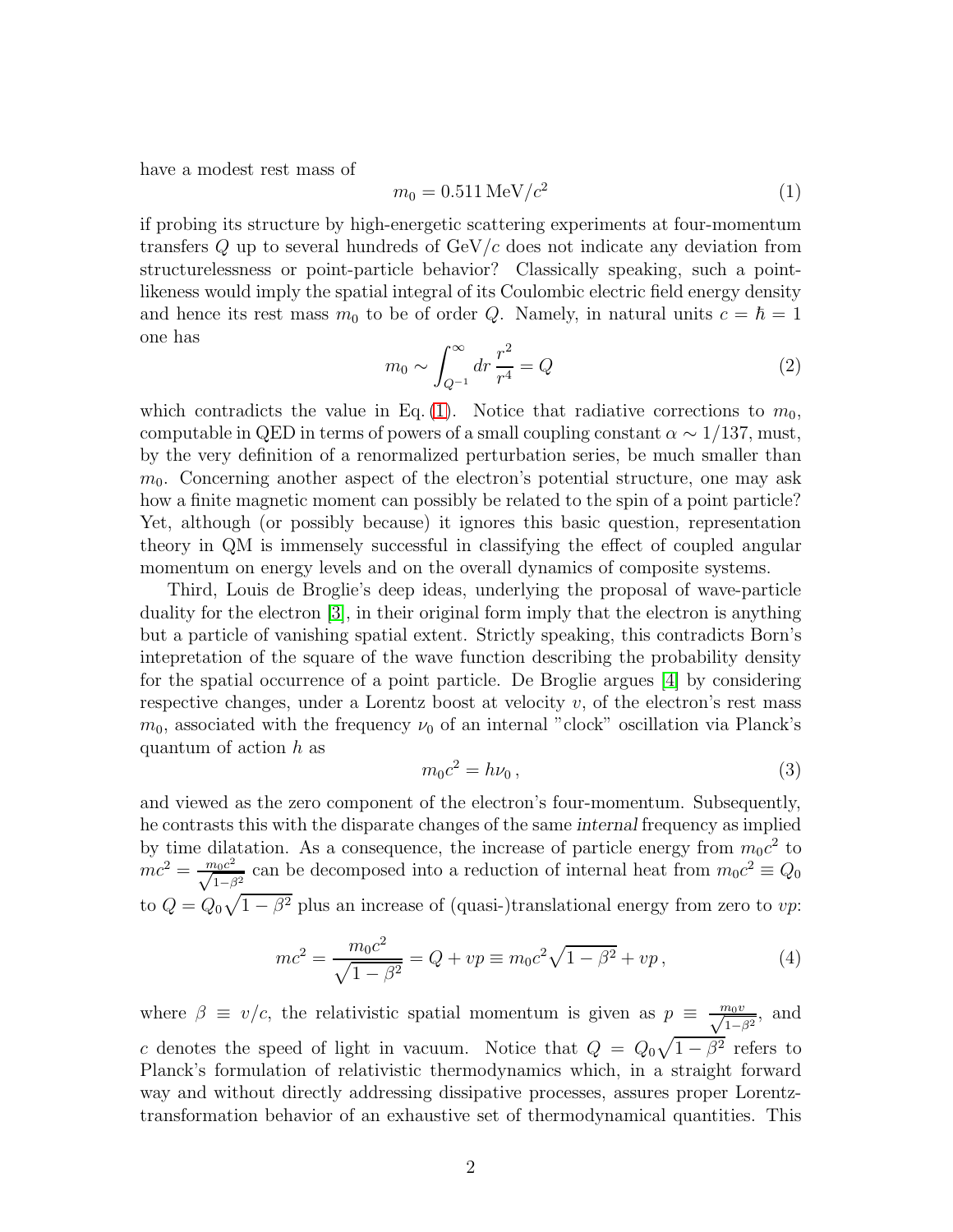may be contrasted with Ott's formulation [?, ?] whose justification appears to be rather mysterious to the present author. Notice also that the second term on the right-hand side of Eq.  $(4)$  – the (quasi-)translational energy – reduces to nonrelativistic kinetic energy  $\frac{1}{2}m_0v^2$  only modulo a factor of two for  $v \ll c$ . This is an unexplained point which eventually needs to be clarified. It is absurd, however, to assign an internal heat Q to a point particle. The present work proposes that the thermodynamics of an isolated electron at rest and the existence of a preferred internal frequency  $\nu_0 = \frac{m_0 c^2}{h}$  $\frac{0}{h}$ <sup>ac</sup> are consequences of the existence of a compact, spatial region containing an electric, BPS-like monopole (after an electric-magnetically dual interpretation [\[20\]](#page-13-10)), which accommodates the electron's charge and mass, representing a blob of deconfining phase of SU(2) Quantum Yang-Mills theory immersed into a confining-phase environment. Macroscopically seen, this blob represents the self-intersection of an  $SU(2)$  center vortex loop, that is, (again, after an electricmagnetically dual interpretation [\[20\]](#page-13-10)) a figure-eight shaped, one-fold knotted loop of electric center flux inducing a magnetic moment twice as large as the fundamental unit provided by a single center-vortex loop, see Fig. [1.](#page-4-0)

Finally, deeper insight into the functioning of the electron as a quantum particle is destined to shed light on the "sweet mysteries" of Quantum Mechanics (e.g. instantaneous state reduction by measurement) and the renormalization problem in perturbative Quantum Field Theory.

The present work offers a conceptual scheme for the description of the unaccelerated electron which supports de Broglie's ideas. This scheme draws on the following developments: (i) Phase structure of SU(2) Yang-Mills thermodynamics [\[20\]](#page-13-10), composition and wave/particle like excitability of the deconfining thermal ground state [\[21,](#page-13-11) [22\]](#page-13-12), and principle nature of solitonic excitations in the confining phase [\[23,](#page-13-13) [24\]](#page-13-14). (ii) Recent results on the classical dynamics of the strongly (and isotropically) perturbed BPS monopole [\[25\]](#page-13-15). Pairing with the work in [\[25\]](#page-13-15), there are insightful and supporting treatments of linear perturbations of the BPS monopole (spectrum of quasi-normal modes in [\[26\]](#page-14-0)).

As a consequence of (i) and (ii) the quantum thermodynamics within the selfintersection region of a center-vortex loop manifests itself as follows (in natural units): Created by the dissociation of a large-holonomy caloron, a BPS monopole, with the asymptotic value of its Higgs field modulus at temperature  $T_0$  given as

<span id="page-3-1"></span>
$$
H_{\infty}(T_0) = \pi T_0 \tag{5}
$$

due to maximum (anti)caloron holonomy<sup>[1](#page-3-0)</sup> [\[27,](#page-14-1) [28,](#page-14-2) [29,](#page-14-3) [30\]](#page-14-4) and the value of the coupling constant e in the adjoint Higgs model roughly determined by the plateau value  $e = \sqrt{8\pi}$  [\[20\]](#page-13-10), is immersed into deconfining SU(2) Yang-Mills thermodynamics. At  $T_0 = 1.315 T_c$ , see Sec. [2,](#page-5-0) the pressure of deconfining SU(2) Yang-Mills thermodynamics vanishes. The contribution to the total pressure from a static (noninteracting) BPS monopole [\[31,](#page-14-5) [32\]](#page-14-6) is also nil. In the absence of interactions between

<span id="page-3-0"></span><sup>&</sup>lt;sup>1</sup>Temperature  $T_0$  of the intersection region is slightly higher than the critical temperature  $T_c$  of the deconfining-preconfining phase transition:  $T_0 = 1.315 T_c$ , see Sec. [3.](#page-6-0)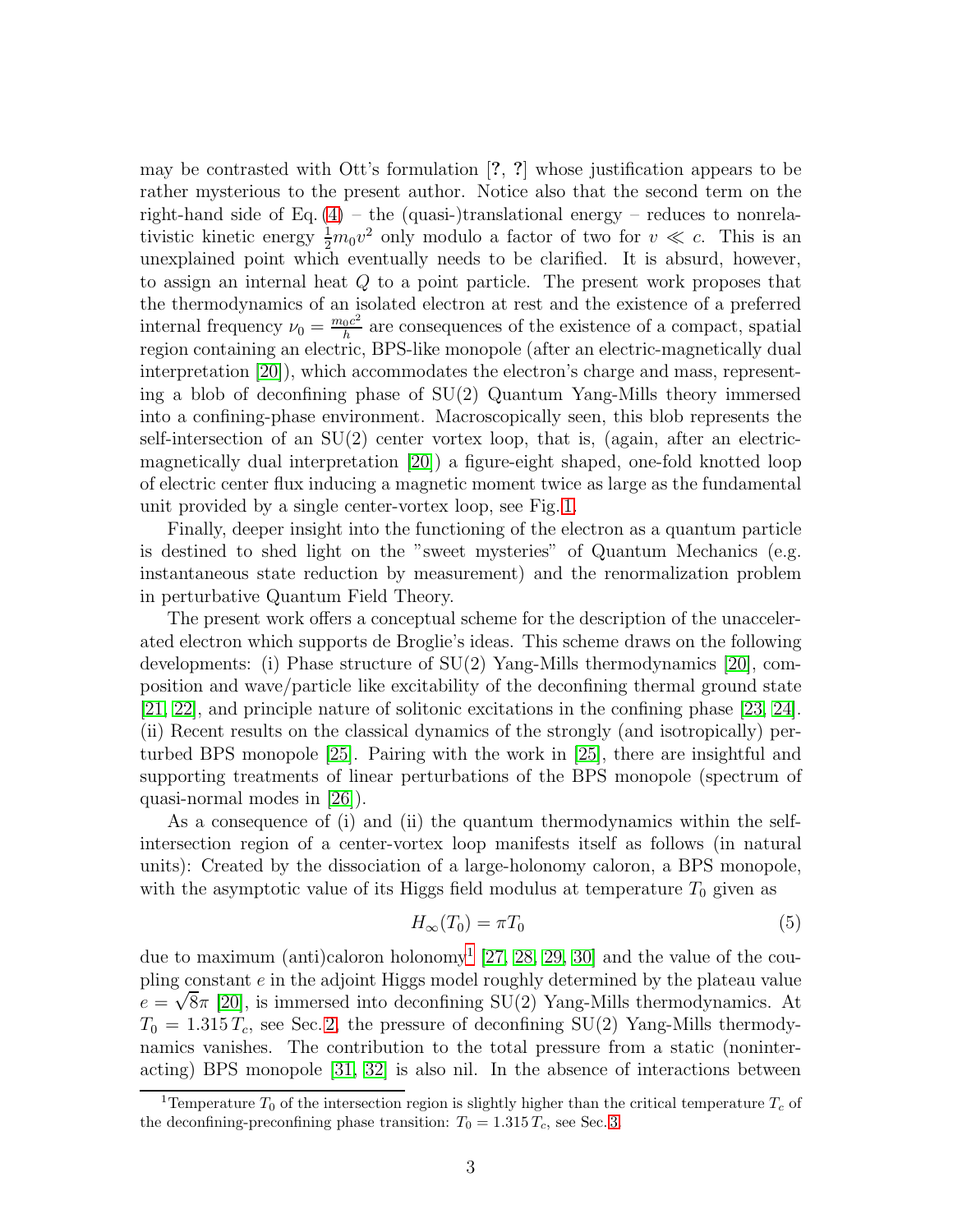

<span id="page-4-0"></span>Figure 1: Schematics of a one-fold self-intersecting center-vortex loop, immersed into the confining phase of  $SU(2)$  Yang-Mills theory.  $SU(2)$  Yang-Mills theory is to be interpreted in an electric-magnetically dual way, and therefore the breathing core of the perturbed BPS monopole, in turn immersed into the (fuzzy) intersection region of radius  $R_0$  endowed with deconfining energy density  $\rho$ , actually represents an electric charge. Also, the magnetic center flux, residing in the two wings of the vortex-loop, actually is an electric one, giving rise to a magnetic moment twice that of a single vortex loop. Spin- $1/2$  is represented by the two possible directions of (dually interpreted)  $\mathbb{Z}_2$  center flux. The associated local  $\mathbb{Z}_2$  symmetry is broken dynamically in the confining phase by the 't Hooft loop acquiring a finite expectation [\[20\]](#page-13-10). The concentric circles indicate the dilution of the confining phase by expanding high-frequency shells carried by massive off-Cartan modes of the monopole. These shells are induced by the action of (anti)caloron centers perturbing the BPS monopole.

such an explicit monopole and deconfining SU(2) Yang-Mills thermodynamics the intersection region would thus be static at temperature  $T_0$ , that is, non-expanding and non-contracting.

The unperturbed monopole's rest mass is given as [\[31,](#page-14-5) [32\]](#page-14-6)

<span id="page-4-1"></span>
$$
m_{\text{mon,0}} = \frac{8\pi^2}{e^2} H_{\infty} \sim H_{\infty},\tag{6}
$$

where  $H_{\infty}$  denotes its asymptotic adjoint Higgs field, and the energy density  $\rho$  of deconfining  $SU(2)$  Yang-Mills thermodynamics at  $T_0$  reads

$$
\rho(T_0) = 8.31 \,\rho^{\rm gs}(T_0) \,,\tag{7}
$$

see Sec. [2,](#page-5-0) where  $\rho^{gs} = 4\pi\Lambda^3 T$  denotes the energy density of the thermal ground state, and  $\Lambda$  is the Yang-Mills scale, related to  $T_c$  as

$$
T_c = \frac{13.87}{2\pi} \,\Lambda = \frac{1}{1.32} T_0 \,. \tag{8}
$$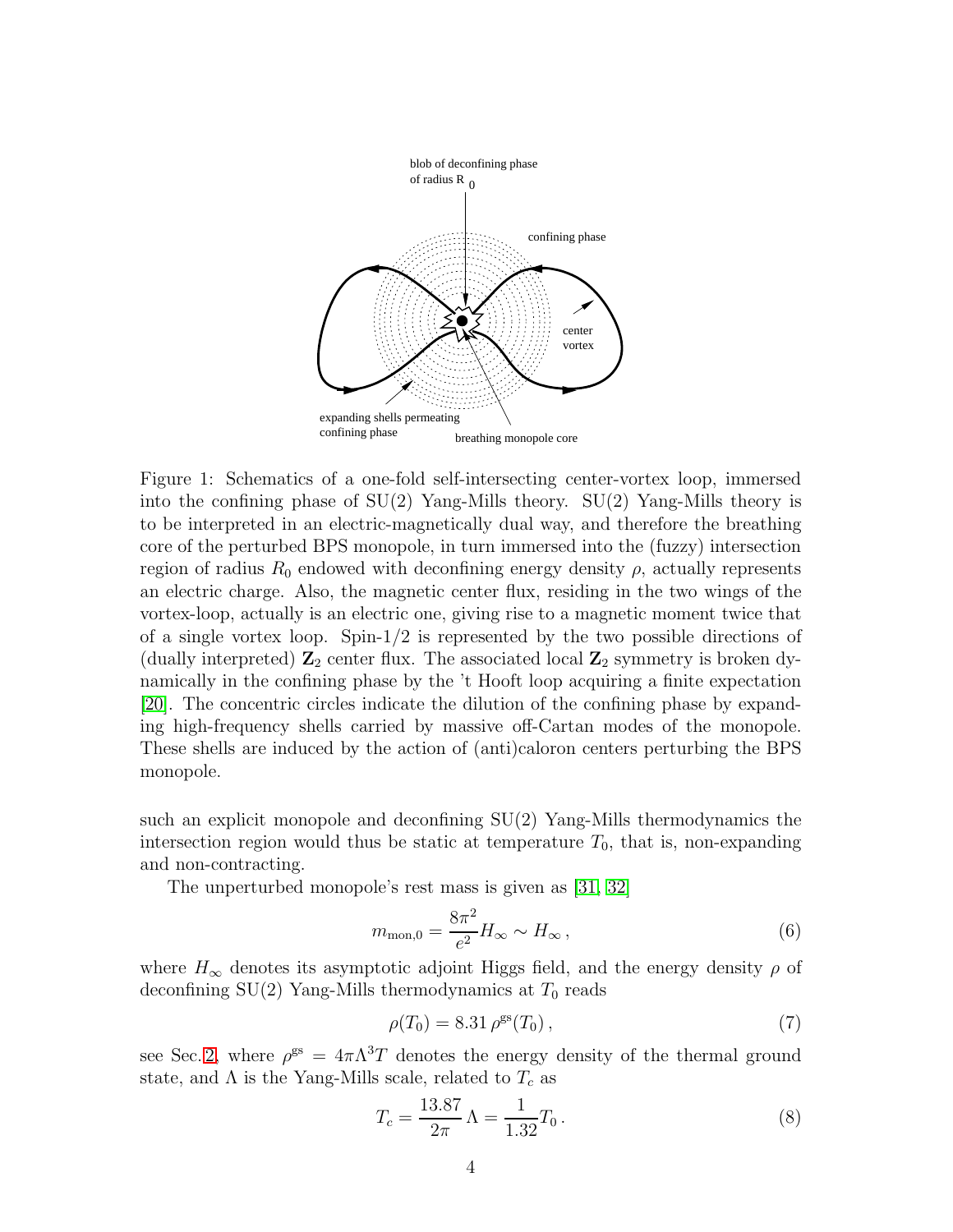The fact that the explicit monopole is subject to perturbations, issued by quantum kicks due to caloron/anticaloron centers [\[21\]](#page-13-11), leads to a fluctuating re-distribution of stress-energy within the self-intersection region. This situation is characterized, e.g., by the existence of a breathing mode of the monopole core whose (circular) frequency  $\omega_0$  essentially represents  $m_0$  [\[4\]](#page-12-8) and is given by the mass  $m_w = eH_\infty$  of the vector modes [\[25\]](#page-13-15).

The remainder of this paper is intended to corroborate and explain the abovesketched model of the electron in more quantitative terms, thereby considering a few (rather small) corrections to the results obtained in the simplified treatment of [\[33\]](#page-14-7) where complete ground-state dominance of the deconfining thermodynamics within the intersection region was assumed. Since our derivations heavily rest on a grasp of the phase structure of an SU(2) Yang-Mills theory we will briefly review it in Sec. [2.](#page-5-0) Sec. [3](#page-6-0) discusses the deconfining pressure P and derives the ratio  $\rho(T_0)/\rho^{gs}(T_0)$  and the value of the coupling e (slightly higher than  $\sqrt{8\pi}$ ) at the zero  $T_0$  of P. The mass of the noninteracting BPS monopole, given by the first of Eqs. [\(6\)](#page-4-1), thus is slightly decreased compared to the value given by the expression to the far right, and the mass  $m_w$  of the vector modes is mildly increased. The results obtained in [\[25\]](#page-13-15) on the dynamics of the spherically perturbed monopole are reviewed in Sec. [4.](#page-8-0) Finally, in Sec. [5](#page-9-0) we combine the results of Secs. [2,](#page-5-0) [3,](#page-6-0) and [4](#page-8-0) to propose a model for the electron as a genuine quantum particle of finite extent in Sec. [5.](#page-9-0) Sec. [6](#page-11-0) summarizes this work and gives an outlook to future activity.

## <span id="page-5-0"></span>2 Review on phase structure of SU(2) Yang-Mills thermodynamics

SU(2) Yang-Mills thermodynamics occurs in three distinct phases [\[34\]](#page-14-8). The hightemperature, deconfining phase is characterized by a thermal ground state, composed of overlapping, topological-charge-modulus unity calorons and anticalorons. At a given temperature  $T \geq T_c$ , the spatial extent of their densely packed centers is determined by a radius  $\rho_u = |\phi|^{-1} = \sqrt{2\pi T/\Lambda^3}$  which also sets the preferred (anti)caloron scale parameter for the spatial coarse-graining process involving a homogeneously and adjointly transforming two-point function of the fundamental Yang-Mills field-strength tensor  $F_{\mu\nu}$  evaluated on a Harrington-Shepard (HS) (that is, trivial-holonomy) caloron and its anticaloron [\[35,](#page-14-9) [36\]](#page-14-10). Here  $|\phi|$  denotes the modulus of the emergent, adjoint, and inert scalar field representing coarsegrained (anti)caloron centers, T refers to temperature as defined by the inverse temporal period of the HS-(anti)caloron, and  $\Lambda$  is the Yang-Mills scale. The latter emerges as an integration constant when solving a first-order, ordinary differential equation for  $\phi$ 's potential. This first-order equation expresses the intactness of (Euclidean) BPS saturation within (anti)caloron centers. A departure from (anti)selfduality in the field configuration, reflecting the overlap of (anti)caloron peripheries, is manifested by a finite ground-state pressure  $P<sup>gs</sup>$  and energy den-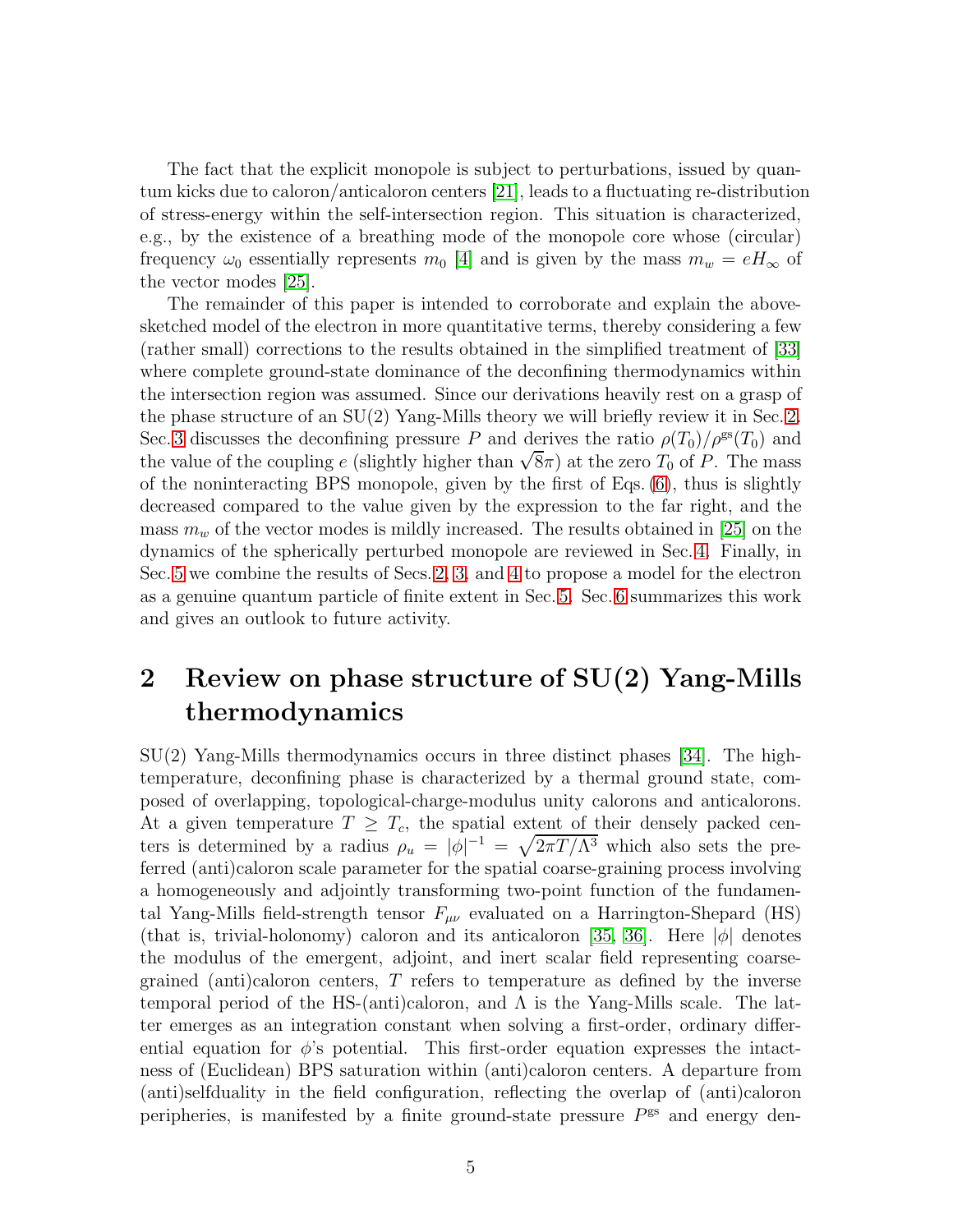sity  $\rho^{\text{gs}} = -P^{\text{gs}} = 4\pi\Lambda^3 T$ . The associated, effective gauge-field configuration  $a_{\mu}^{\text{gs}}$  is obtained as a zero-curvature solution to the effective Yang-Mills equation  $\bar{D}_{\mu}G_{\mu\nu} = 2ie[\phi, D_{\nu}\phi]$  where  $G_{\mu\nu} \equiv \partial_{\mu}a_{\nu} - \partial_{\nu}a_{\mu} + ie[a_{\mu}, a_{\nu}]$  denotes the effective Yang-Mills field-strength tensor.

Excitations of the deconfining thermal ground state are partially massive (mass  $m = 2e|\phi|$ ) by virtue of the adjoint Higgs mechanisam invoked by the field  $\phi$ . These massive excitations never propagate in a wavelike way: their high would-be frequencies probe the interior of (anti)caloron centers to provoke an indeterministic, quantum-like response. On the level of free thermal quasi-particles (that is, not taking into account feeble radiative effects [\[37,](#page-14-11) [20\]](#page-13-10)) the massive sector thus merely represents uncorrelated, Bose-Einstein distributed energy and momentum fluctuations. The massless sector, on the other hand, may propagate in a wavelike fashion if a constraint on intensity and frequency is satisfied [\[21\]](#page-13-11), governed by the Yang-Mills scale  $\Lambda$  of the theory.

The thermal ground state of the deconfining phase rearranges itself into a different structure at the critical temperature  $T_c = \frac{13.87}{2\pi}$  $\frac{3.87}{2\pi}$  A where screened BPS monopoles and antimonopoles, released by rarely occurring large-holonomy calorons and anticalorons, become massless, therefore abundant, and, as a consequence, form a condensate. This marks the onset of the preconfining phase. Energetically, the condensate of monopoles and antimonopoles together with its massive gauge-mode excitations (Meissner-Ochsenfeld effect or Abelian Higgs mechanism [\[38\]](#page-15-0)) is not stable immediately at  $T_c$  since the energy density of the deconfining phase is lower within the following temperature range  $|20|$ :

$$
T_* \equiv 0.88T_c \le T \le T_c. \tag{9}
$$

Shortly below  $T_*$  the entropy density of the system approaches zero, and the thermal ground state of the preconfining phase decays into (spatial) *n*-fold selfintersecting center-vortex loops ( $n = 0, 1, 2, \cdots$ ). Since their masses scale as  $n\Lambda$ but their multiplicities (number of distinct topologies at given  $n$ ) scale more than factorially in  $n \geq 39, 40$  the very concept of a partition function is inapplicable. This is the characteristics of a highly nonthermal Hagedorn transition: the homogeneity of pressure, energy density, and other "would-be" thermodynamical quantities is strongly violated, and the SU(2) Yang-Mills plasma exhibits a highly turbulent behavior.

## <span id="page-6-0"></span>3 Pressureless deconfining SU(2) thermodynamics at  $T_0$

For accuracies on the 1% level it is sufficient to consider thermodynamical quantities in one-loop approximation. Thermodynamical consistency up to this loop order implies an evolution equation for the coupling  $e$  [\[20\]](#page-13-10). Its solution is depicted in Fig. [2](#page-7-0) as a function of  $\lambda/\lambda_c$  where  $\lambda \equiv \frac{2\pi T}{\Lambda}$  $\frac{\pi T}{\Lambda}$  and  $\lambda_c = 13.87$ .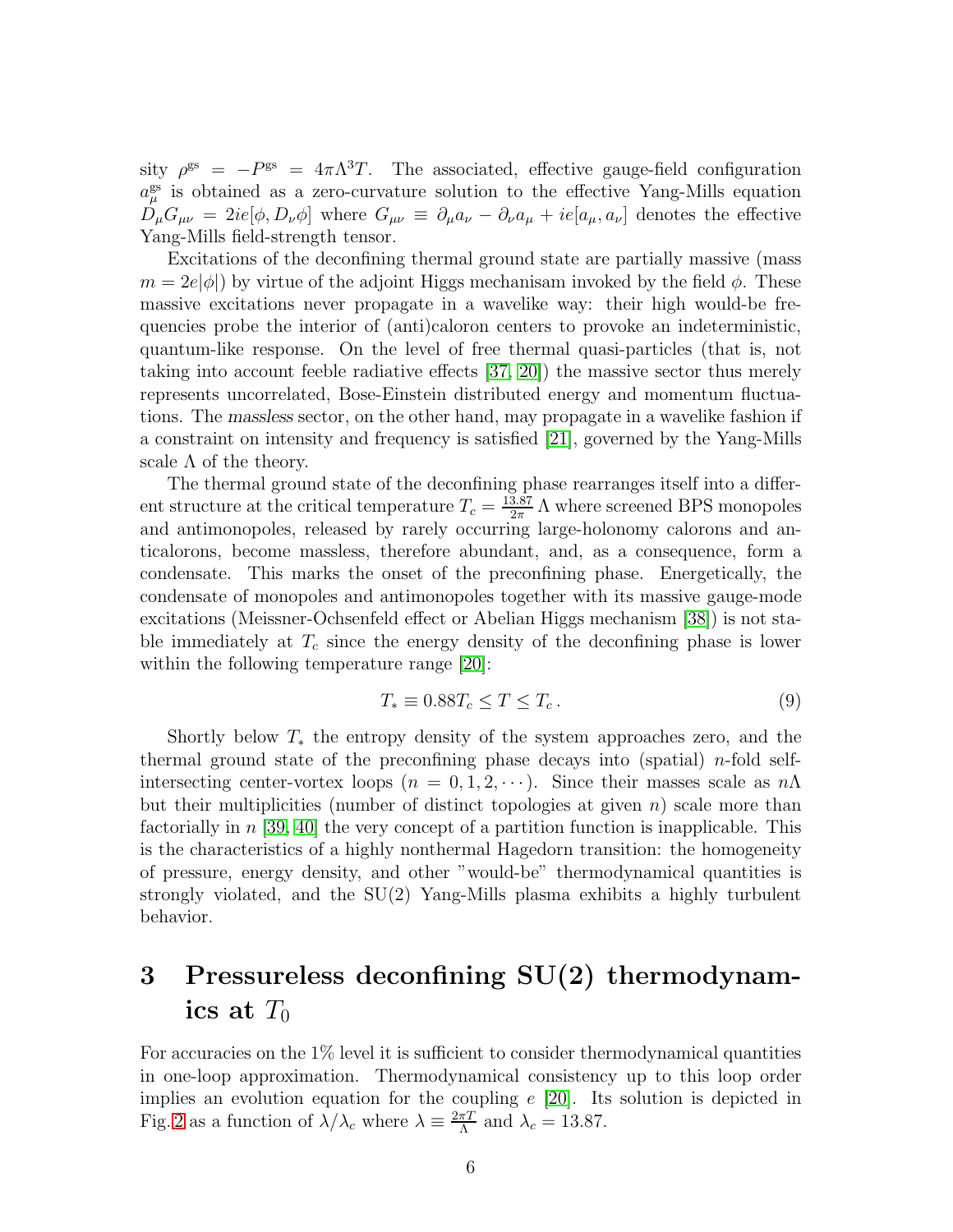

<span id="page-7-0"></span>Figure 2: Evolution of the coupling  $e$  in the deconfining phase of  $SU(2)$  Yang-Mills thermodynamics as a function of  $1 \leq \lambda/\lambda_c \leq 3$ . At  $\lambda \sim \lambda_c = 13.87$  the theory undergoes a second-order like phase transition towards the preconfining phase which is signalled by a (logarithmically thin) divergence of  $e$ .

The deconfining-phase pressure P and energy density  $\rho$  are then given as [\[20\]](#page-13-10)

$$
P(\lambda) = -\Lambda^4 \left\{ \frac{2\lambda^4}{(2\pi)^6} \left[ 2\bar{P}(0) + 6\,\bar{P}(2a) \right] + 2\lambda \right\},
$$
  
\n
$$
\rho(\lambda) = \Lambda^4 \left\{ \frac{2\lambda^4}{(2\pi)^6} \left[ 2\bar{\rho}(0) + 6\,\bar{\rho}(2a) \right] + 2\lambda \right\},
$$
\n(10)

where

$$
\bar{P}(y) \equiv \int_0^\infty dx \, x^2 \log \left[ 1 - \exp(-\sqrt{x^2 + y^2}) \right],
$$
  
\n
$$
\bar{\rho}(y) \equiv \int_0^\infty dx \, x^2 \frac{\sqrt{x^2 + y^2}}{\exp(\sqrt{x^2 + y^2}) - 1},
$$
\n(11)

<span id="page-7-1"></span>
$$
a \equiv \frac{m}{2T} \,. \tag{12}
$$

In Eq. [\(12\)](#page-7-1)  $m = 2e\sqrt{\frac{\Lambda^3}{2\pi T}}$  denotes the thermal quasi-particle mass of the vector modes (unitary gauge) as induced by the adjoint Higgs mechanism effectively inaugurated by (anti)caloron centers. In Fig. [3](#page-8-1)  $P/\Lambda^4$ ,  $\rho/\Lambda^4$ , and  $\rho/\rho^{\rm gs}$  are depicted for  $\lambda_c =$  $13.87 \leq \lambda \leq 1.5\lambda_c$ . Notice the zero of P (positive pressure of (quasi-particle) excitations balanced by negative ground-state pressure) at

<span id="page-7-2"></span>
$$
\lambda_0 = 1.32 \lambda_c = 18.31\tag{13}
$$

in Fig. [3a](#page-8-1) where

<span id="page-7-3"></span>
$$
\rho/\rho^{\rm gs}(1.32) = 8.31\,,\tag{14}
$$

see Fig. [3c](#page-8-1), meaning that (quasi-particle) excitations already dominate the energy density at  $\lambda_0$ . On the other hand, one has  $\rho/\rho^{gs}(1) = 1.56$ , indicating the importance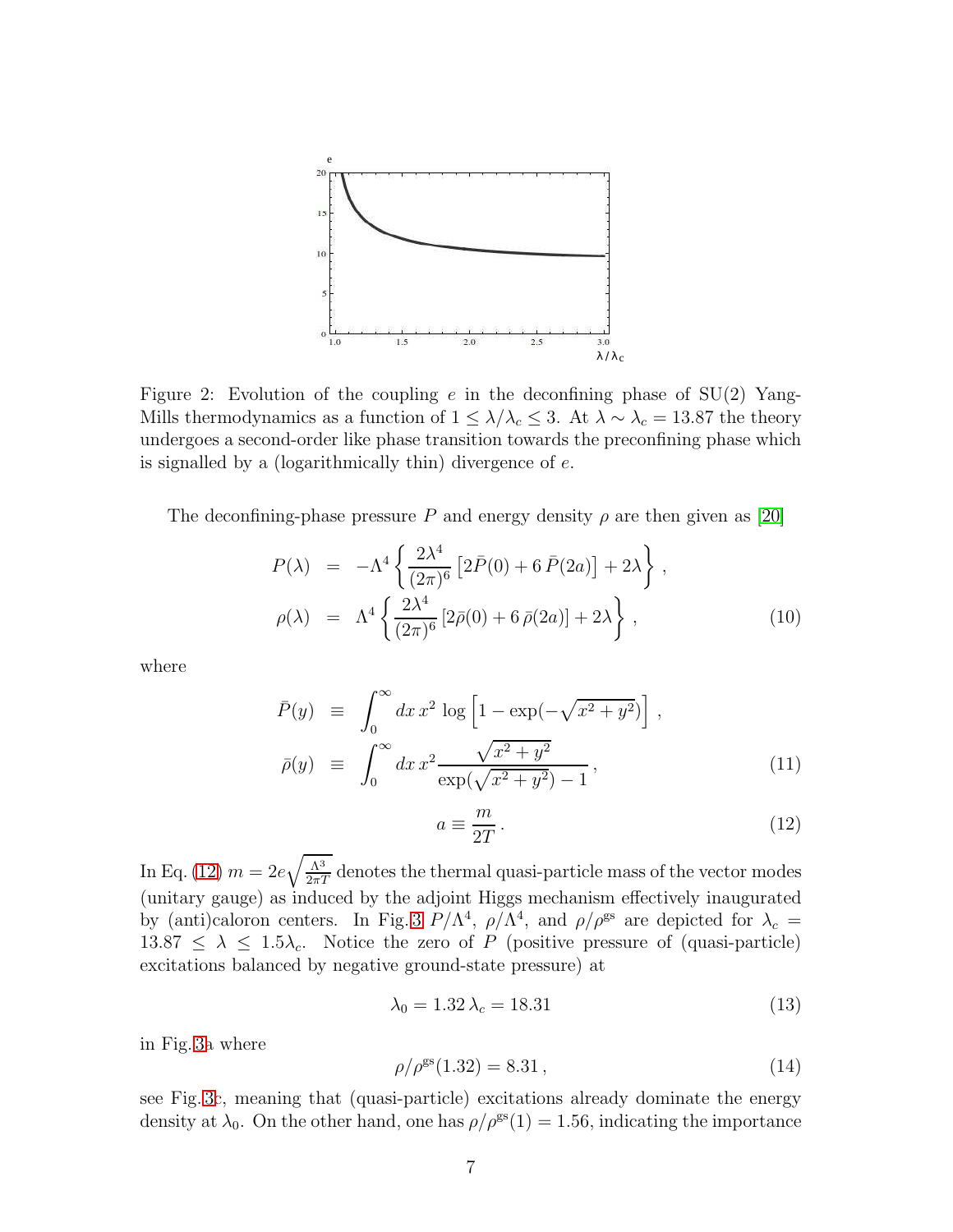

<span id="page-8-1"></span>Figure 3: Thermodynamical quantities of deconfining SU(2) Yang-Mills thermodynamics close to the deconfining-preconfining phase transition. (a): dimensionless pressure  $P/\Lambda^4$ , (b): dimensionless energy density  $\rho/\Lambda^4$ , and (c):  $\rho/\rho^{gs}$  all as functions of  $\frac{\lambda}{\lambda_c}$ . At  $\lambda \sim \lambda_c = 13.87$  the theory undergoes a second-order like phase transition towards the preconfining phase.

of the ground state energy density at the deconfining-preconfining phase boundary, see Fig. [3c](#page-8-1). Finally, at  $\lambda_0$  the coupling is

<span id="page-8-3"></span>
$$
e(1.32) = 12.96 \,. \tag{15}
$$

## <span id="page-8-0"></span>4 Review on strongly perturbed BPS monopole

The normal-mode spectrum of a 't Hooft-Polyakov monopole in the BPS limit (considering small field fluctuations only) was investigated in [\[26\]](#page-14-0). In [\[25\]](#page-13-15) a spherically symmetric, strong perturbation of the BPS monopole in the SU(2) Yang-Millsadjoint-Higgs model was analysed numerically as a nonlinear initial-value problem by virtue of a hyperboloidal conformal transformation of the original field equations for the profiles  $H(r, t) = h(r, t)/r + H_{\infty}$  and  $w(r, t)$  of the adjoint Higgs and off-Cartan fields, respectively. Their results can be summarized as follows. Considering a spherically symmetric, localized initial pulse as a strong perturbation of the static BPS monopole, the typical dynamical response did not depend on the parameter values of this pulse within a wide range. There are high-frequency oscillations in w which form expanding shells decaying in time as  $t^{-1/2}$ . (The further away from the monopole core the shell is the higher the frequencies are that build it.) Moreover, a localized breathing state appears in association with the energy density of the monopole core region whose frequency  $\omega_0$  approaches the mass  $m_w = eH_\infty$  (e denoting the gauge coupling) of the two off-Cartan modes in a power-like way in time (natural units):

<span id="page-8-2"></span>
$$
\omega_0 = eH_{\infty} - C_w t^{-2/3} \quad \Rightarrow \quad \lim_{t \to \infty} \omega_0 = eH_{\infty} \,, \tag{16}
$$

where  $C_w$  is a positive constant. The amplitude of the oscillation in energy density decays like  $C_a t^{-5/6}$ ,  $C_a$  again denoting a positive constant. Disregarding for now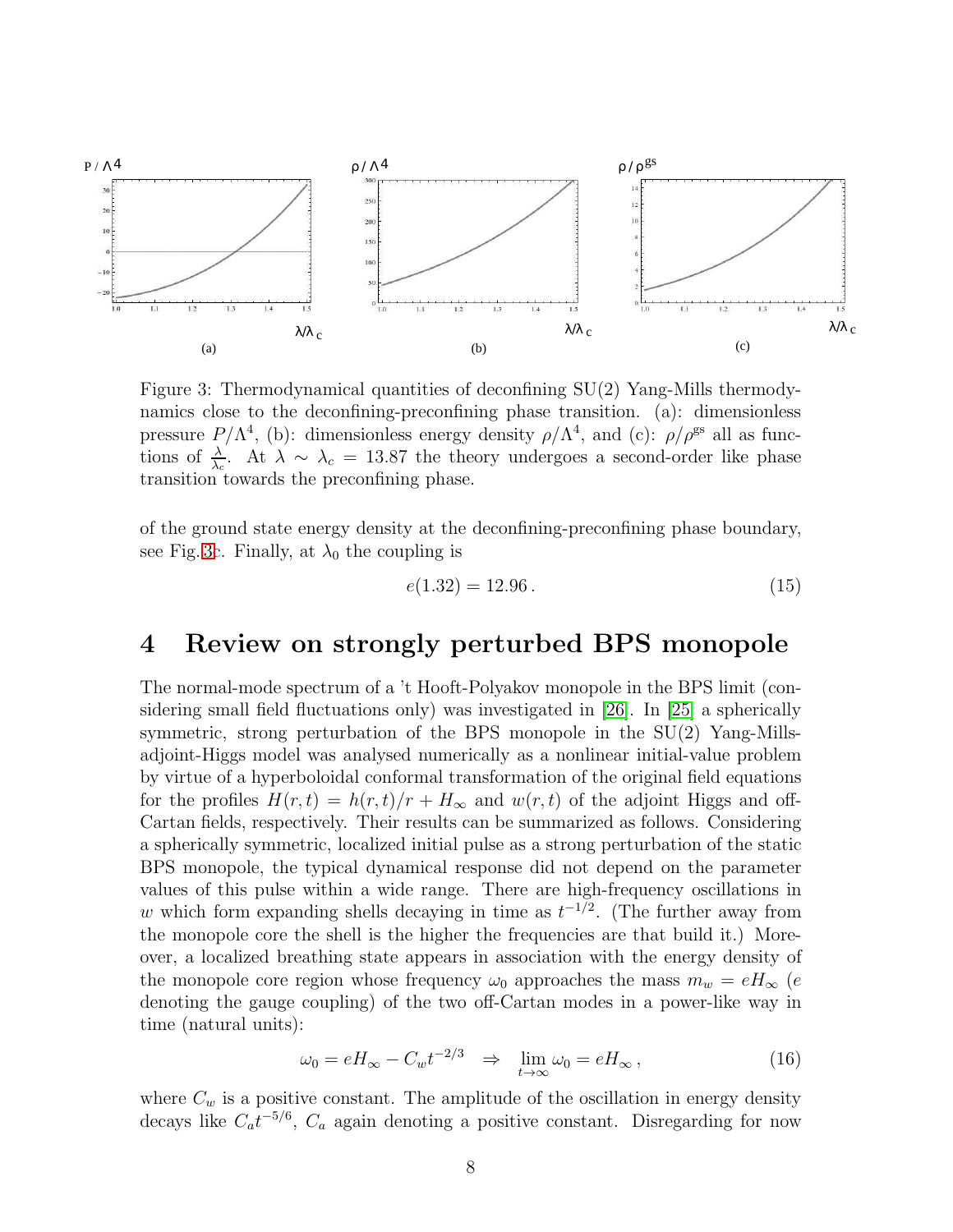the question what the physics of the exciting initial condition is, an internal clock of (circular) frequency  $\omega_0 \sim m_w$  is therefore run within the core region of the perturbed monopole.

#### <span id="page-9-0"></span>5 Size estimates

Based on [\[33\]](#page-14-7) we would now like to perform an improved estimate of the radius  $R_0$ associated with the region of self-intersection. The idea is to prescribe at  $T_0$ , where deconfining SU(2) thermodynamics does not exert any pressure, that the rest mass of the quantum particle electron,

$$
m_0 \sim e(T_0)H_\infty(T_0) = 12.96 H_\infty(T_0), \qquad (17)
$$

see Eqs. [\(16\)](#page-8-2) and [\(15\)](#page-8-3), decomposes into that of a static monopole

$$
m_{\text{mon,0}} = \frac{8\pi^2}{e^2(T_0)}(T_0)H_\infty(T_0) = \frac{8\pi^2}{12.96^2}H_\infty,
$$
\n(18)

compare with Eqs. [\(6\)](#page-4-1) and [\(15\)](#page-8-3), and the energy  $E_0$  of deconfining SU(2) thermodynamics contained in the volume  $V = \frac{4}{3}R_0^3$ :

<span id="page-9-1"></span>
$$
m_0 = 12.96 H_{\infty}(T_0) = m_m + E_0 = \frac{8\pi^2}{12.96^2} H_{\infty}(T_0) + \frac{4}{3}\pi R_0^3 \rho(T_0)
$$
  
=  $H_{\infty}(T_0) \left(\frac{8\pi^2}{12.96^2} + 8.31 \times \frac{128\pi}{3} \left(\frac{R_0}{18.31}\right)^3 H_{\infty}^3(T_0)\right).$  (19)

In writing Eq.  $(19)$ , Eq.  $(9)$  of  $[33]$  and Eqs.  $(13)$ ,  $(14)$  were used. Interactions between the monopole and deconfining SU(2) thermodynamics (caloron and anticaloron centers [\[21\]](#page-13-11) invoking energy transfer from quasi-particle excitations to the monopole which partially radiates this energy back into the Yang-Mills plasma) will effectively introduce spatial fluctuations of temperature T about the equilibrium value  $T_0$ , but they won't change the energy content of the overall system. Solving Eq. [\(19\)](#page-9-1) for  $R_0$ , we obtain the mean radial extent of the system as

<span id="page-9-2"></span>
$$
R_0 = 4.10 \, H_\infty^{-1}(T_0) \,. \tag{20}
$$

To ensure that the use of infinite-volume thermodynamics, which has led to Eq. [\(20\)](#page-9-2), is consistent we need to compare  $R_0$  to the correlation length  $|\phi|^{-1}(T_0) = \sqrt{2\pi T_0/\Lambda^3}$ of the thermal ground state [\[20\]](#page-13-10). Appealing to Eq.  $(5)$  and Eq.  $(24)$  below, one easily derives

$$
|\phi|^{-1}(T_0) = H_{\infty}^{-1}(T_0) \sqrt{2\left(\frac{118.6}{12.96}\right)^3}.
$$
 (21)

Thus

$$
R_0|\phi|(T_0) = 160.5\,,\tag{22}
$$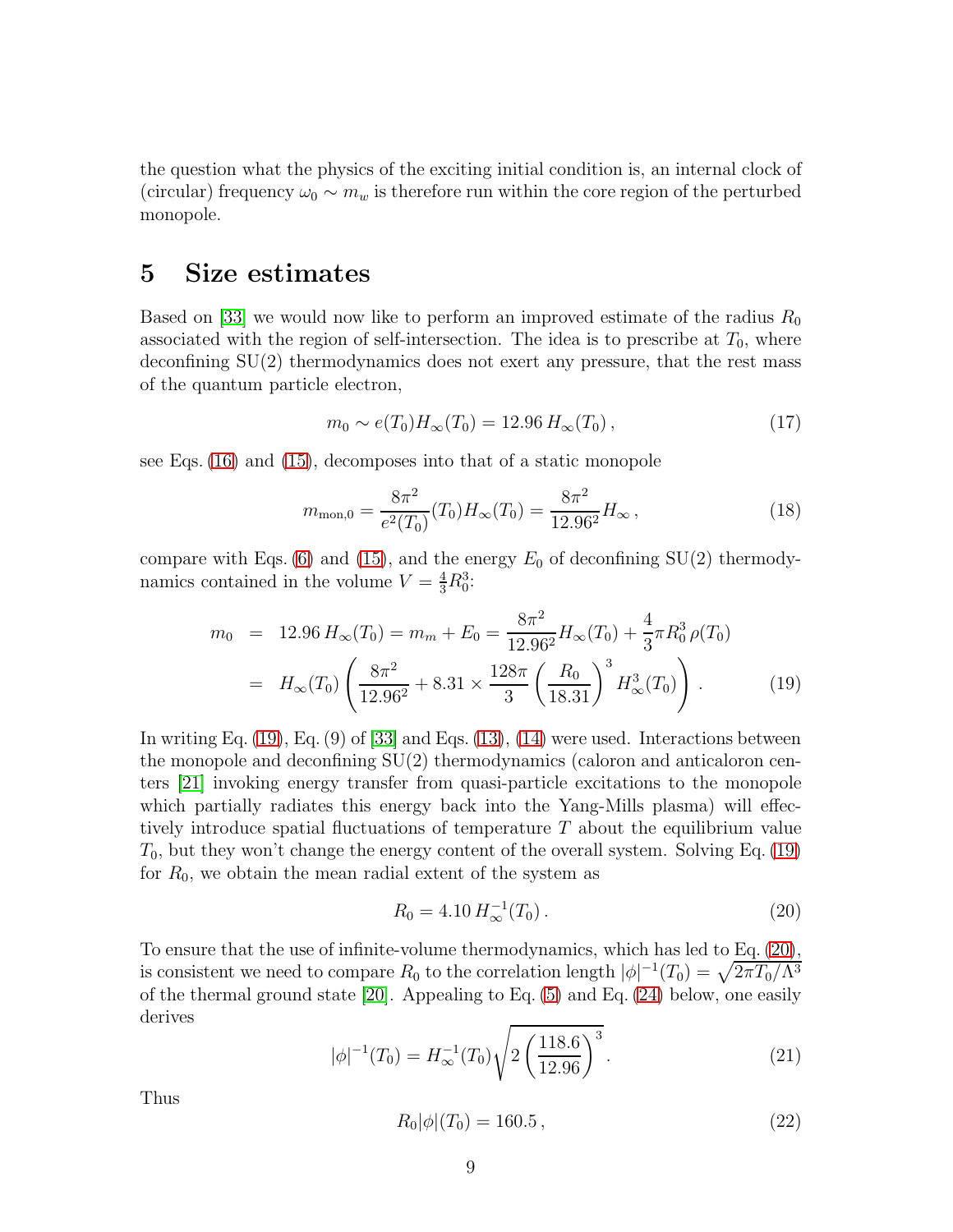which justifies the use of infinite-volume thermodynamics in deriving Eq.  $(20)$ .

Comparing  $R_0$  to the Compton wave length  $\lambda_C = m_0^{-1} = 2.43 \times 10^{-12}$  m, we have

$$
R_0 \sim 53.14 \,\lambda_C \sim 1.29 \times 10^{-10} \,\text{m} \,. \tag{23}
$$

Thus,  $R_0$  is 2.43 times larger than the Bohr radius  $a_0$  which, in turn, is 4.10  $\times$  $12.96/2.43 = 21.87$  times larger than the monopole core radius  $R_c = \frac{1}{e} H_{\infty}^{-1}(T_0)$  $2.43 \times 10^{-12}$  m=  $\lambda_C$ . It is remarkable that the relation between electron mass  $m_0$ (that is, monopole-core breathing frequency  $\omega_0$ ) and  $H_{\infty}$ , see Eq. [\(16\)](#page-8-2), as found in [\[25\]](#page-13-15), is in agreement with  $R_c^{-1} = m_0$  (or  $R_c = \lambda_c$ ). Therefore, the electron is not a point particle: Its charge is distributed over a spatial region whose radius matches the Compton wave length  $\lambda_C$  but (quantum) moves within a much larger volume of radius  $R_0 \sim 10^{-10}$  m of deconfining phase. Scattering experiments do not reveal an inner structure because quantum thermodynamics within radius  $R_0$ – the state of maximum entropy – is structureless. Moreover, the Yang-Mills scale A, which is determined from  $H_{\infty}(T_0) = \pi T_0$  (monopole originated by dissociation of maximum-holonomy caloron) and Eq. [\(19\)](#page-9-1), reads

<span id="page-10-0"></span>
$$
\Lambda = \frac{1}{118.6} \, m_0 \,. \tag{24}
$$

Therefore,  $T_c = 13.87/(2\pi \times 118.6) m_0 = 0.019 m_0 = 9.49 \,\text{keV}$ . For a comparison, the demonstrator tokamak ITER is envisaged to operate at an average electron temperature of 8.8 keV!

The important work [\[25\]](#page-13-15) points out that high-frequency oscillations in the profile function w of the off-Cartan gauge fields, belonging to the perturbed monopole, develop expanding shells. If these shells are considered to penetrate the confining phase  $(r > R_0)$  such that the static Coulomb field of the monopole, arising from a temporal average over many cycles of the monopole core-vibration, can actually permeate this phase, then we may estimate the Coulomb-field correction  $\Delta m_0$  to the "thermodynamical" mass  $m_0$  as

$$
\Delta m_0 = \int_{R_0}^{\infty} dr \, \frac{r^2}{r^4} = R_0^{-1} = \frac{1}{4.10} H_{\infty}(T_0) \ll 12.96 \, H_{\infty} = m_0 \quad \text{or} \quad m_0 \sim 53.14 \, \Delta m_0 \,.
$$
\n(25)

This is only a ~1.9% correction to  $m_0$ . Notice the strong conceptual difference to the model of the classical electron whose radius defines the entire rest mass  $m_0$  via Coulomb self-energy.

Finally, we would like to mention that, in assigning half a Bohr magneton to the magnetic moment carried by a single center-vortex loop, a g-factor of two naturally arises by the electron being composed of two such center-vortex loops by virtue of the region of self-intersection, see Fig. [1.](#page-4-0)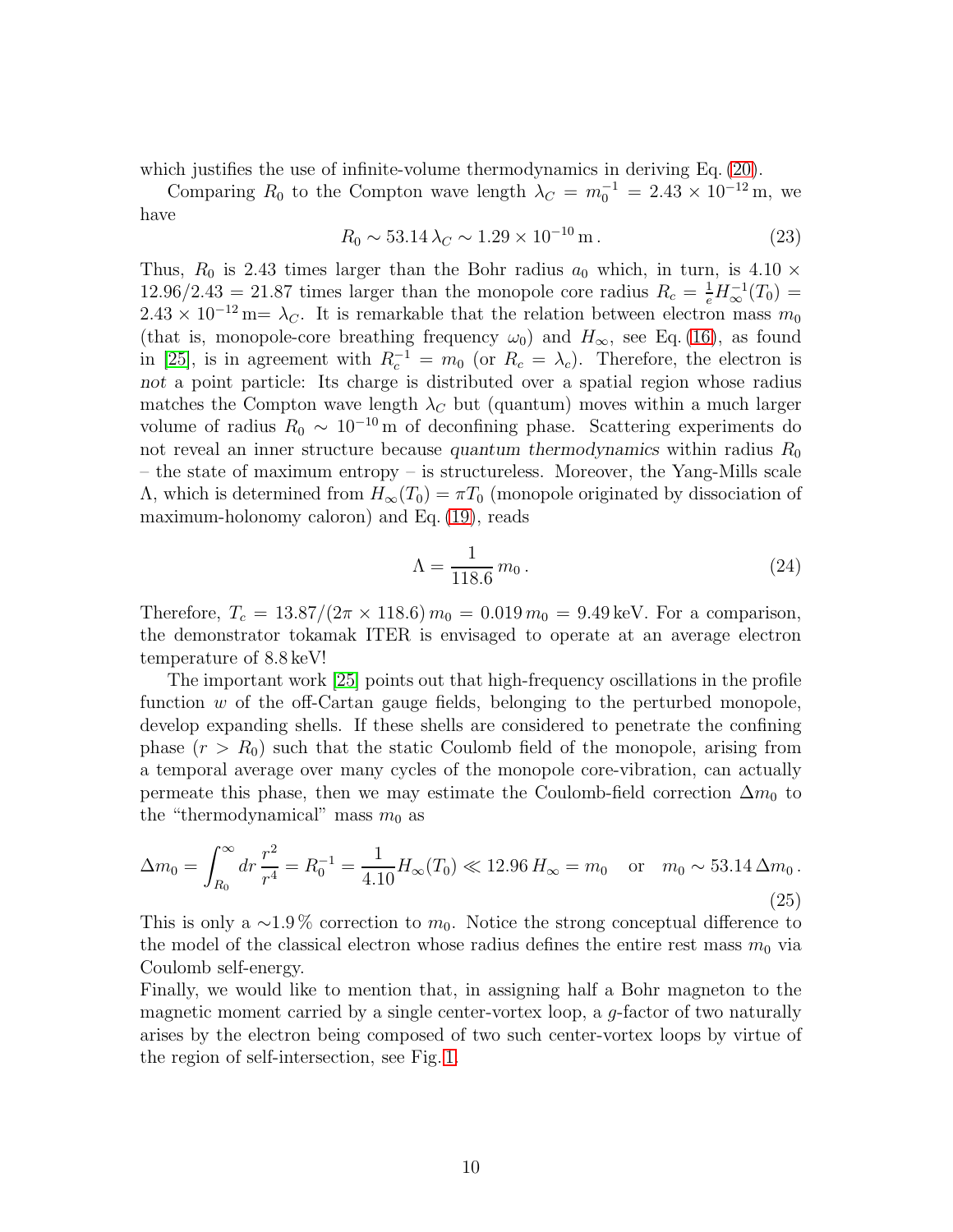#### <span id="page-11-0"></span>6 Summary

The present article's purpose is a model of the electron along the lines proposed in [\[33\]](#page-14-7) with more precise inputs from SU(2) Yang-Mills thermodynamics and relying on the work in [\[25\]](#page-13-15). This model posits the electron to be represented by a one-fold self-intersecting spatial center-vortex loop immersed into the confining phase. The intersection region – a blob of deconfining phase –, whose center-of-mass position essentially is a modulus of this solitonic configuration, contains a BPS monopole responding to perturbations issued by the surrounding thermodynamics. This interplay between non-linear monopole dynamics and the thermal plasma gives rise to a core-breathing mode of the monopole which runs an internal clock. The existence of such a localized vibration was foreseen by de Broglie already ninety years ago [\[3\]](#page-12-2). That this assertion, which is at the heart of the proposal of the electron's wave-particle duality, in turn leading to the development of wave mechanics by E. Schrödinger  $[8]$ , was more or less forgotten during the century to follow definitely is owed to the success of QM as a quantitative, physical theory. This is a truly remarkable state of affairs.

The space external to the intersection region is subject to the confining phase which, however, is permeated by high-frequency expanding shells [\[25\]](#page-13-15), thus providing a way for the Coulomb field of the monopole to reach beyond the self-intersection region. We have shown that the radius of self-intersection region is comparable to atomic dimensions with the monopole core size matching the electron's Compton wave length. Coulomb self-energy turns out to be a small correction to the energy of the intersection region. That the bulk of the electron mass and its charge is represented by the "thermodynamics of an isolated particle" is an early and exceptionally deep insight by Louis de Broglie [\[4\]](#page-12-8). In the present work we have indicated that SU(2) Yang-Mills thermodynamics supports this idea.

We have not discussed the complicated situation of a radiating electron, which interacts with external fields, and the associated problem of radiation reaction. Also, it is not yet clear in detail how the weak interactions are accomodated into our model although the presence of massive vector modes with a hierarchically higher mass is assured by the confining phase [\[20\]](#page-13-10). Hopefully, all this can be worked out in the near future. From the present treatment it is obvious that other charged leptons – the muon and the  $\tau$ -lepton – should admit a description identical to that of the electron: One considers accordingly larger Yang-Mills scales of the associated SU(2) gauge theories and introduces mixing of Cartan algebras.

## Acknowledgments

We would like to acknowledge interesting and stimulating conversations with Steffen Hahn and Yaron Hadad. We acknowledge the financial support of the Deutsche Forschungsgemeinschaft and Ruprecht-Karls-Universität Heidelberg within the funding programme Open Access Publishing.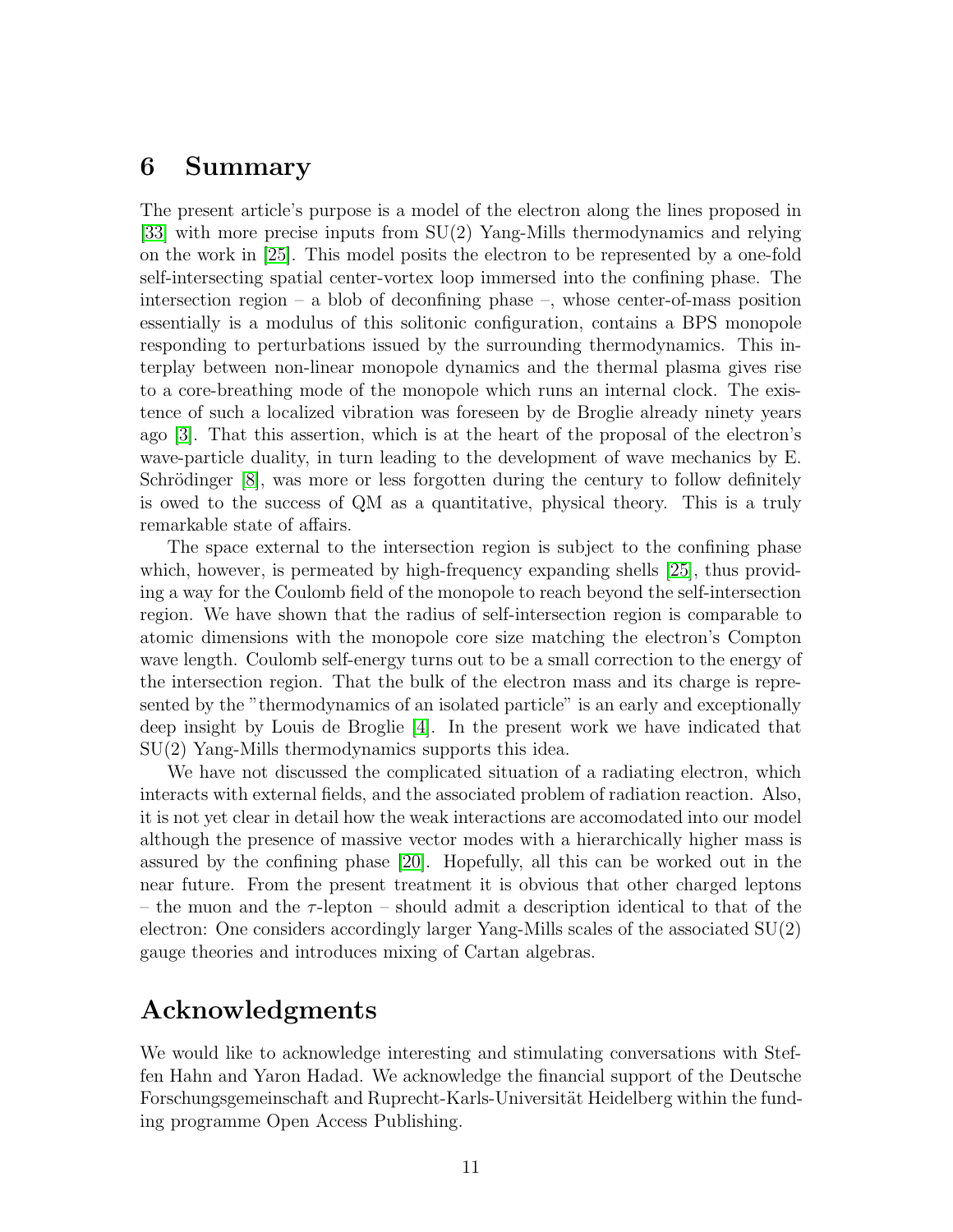#### <span id="page-12-0"></span>References

- <span id="page-12-1"></span>[1] Kohn, W. and Sham, L. J. Self-consistent equations including exchange and correlation effects. *Phys. Rev.* 1978, *140*, A1133.
- <span id="page-12-2"></span>[2] Anderson, P. W. Spin-charge separation is the key to the high Tc cuprates. *Physica C* 2000, *21*, 341.
- <span id="page-12-8"></span>[3] de Broglie, L. Recherches sur la theorie des quanta. *Ann. de Phys.* 1925, *10th series*, 1.
- <span id="page-12-3"></span>[4] de Broglie, L. The thermodynamics of the isolated particle. *Gauthier-Villars Editor* 1964, *Paris*, 1.
- [5] Bohr, N. (1913). On the Constitution of Atoms and Molecules, Part I. *Philos. Mag.* 1913, *26*, 1. Bohr, N. (1913). On the Constitution of Atoms and Molecules, Part II. Systems Containing Only a Single Nucleus. *Philos. Mag.* 1913, *26*, 476. Bohr, N. (1913). On the Constitution of Atoms and Molecules, Part III. Systems Containing Several Nuclei. *Philos. Mag.* 1913, *26*, 857.
- <span id="page-12-4"></span>[6] Sommerfeld, A. Zur Quantentheorie der Spectrallinien (I + II). *Annalen d. Phys.* 1916, *51*, 1.
- <span id="page-12-5"></span>[7] Heisenberg, W. Uber quantentheoretische Umdeutung kinematischer und mech- ¨ anischer Beziehungen. *Zeitschr. f. Phys.* 1925, *33*, 879. Born, M. and Jordan, P., Zur Quantenmechanik. *Zeitschr. f. Phys.* 1925, *34*, 858. Born, M., Heisenberg, W., and Jordan, P. Zur Quantenmechanik II. *Zeitschr. f. Phys.* 1926, *35*, 557.
- <span id="page-12-6"></span>[8] Schrödinger, E. Quantisierung als Eigenwertproblem (Erste Mitteilung). An*nalen d. Phys.* 1926, *79*, 361. Schrödinger, E. Quantisierung als Eigenwertproblem (Zweite Mitteilung). An*nalen d. Phys.* 1926, *79*, 489. Schrödinger, E. Quantisierung als Eigenwertproblem (Dritte Mitteilung: Störungstheorie, mit Anwendung auf den Starkeffekt der Balmerlinien). An*nalen d. Phys.* 1926, *80*, 437. Schrödinger, E. Quantisierung als Eigenwertproblem (Vierte Mitteilung). An*nalen d. Phys.* 1926, *81*, 109. Schrödinger, E. Uber das Verhältnis der Heisenberg-Born-Jordanschen Quantenmechanik zu der meinen. *Annalen d. Phys.* 1926, *79*, 734.
- <span id="page-12-7"></span>[9] Dirac, P. A. M. On the Theory of Quantum Mechanics. *Proc. Roy. Soc. Lond. A* 1926, *112*, 661. Dirac, P. A. M. The Quantum Theory of the Electron. *Proc. Roy. Soc. Lond. A* 1928, *117*, 610.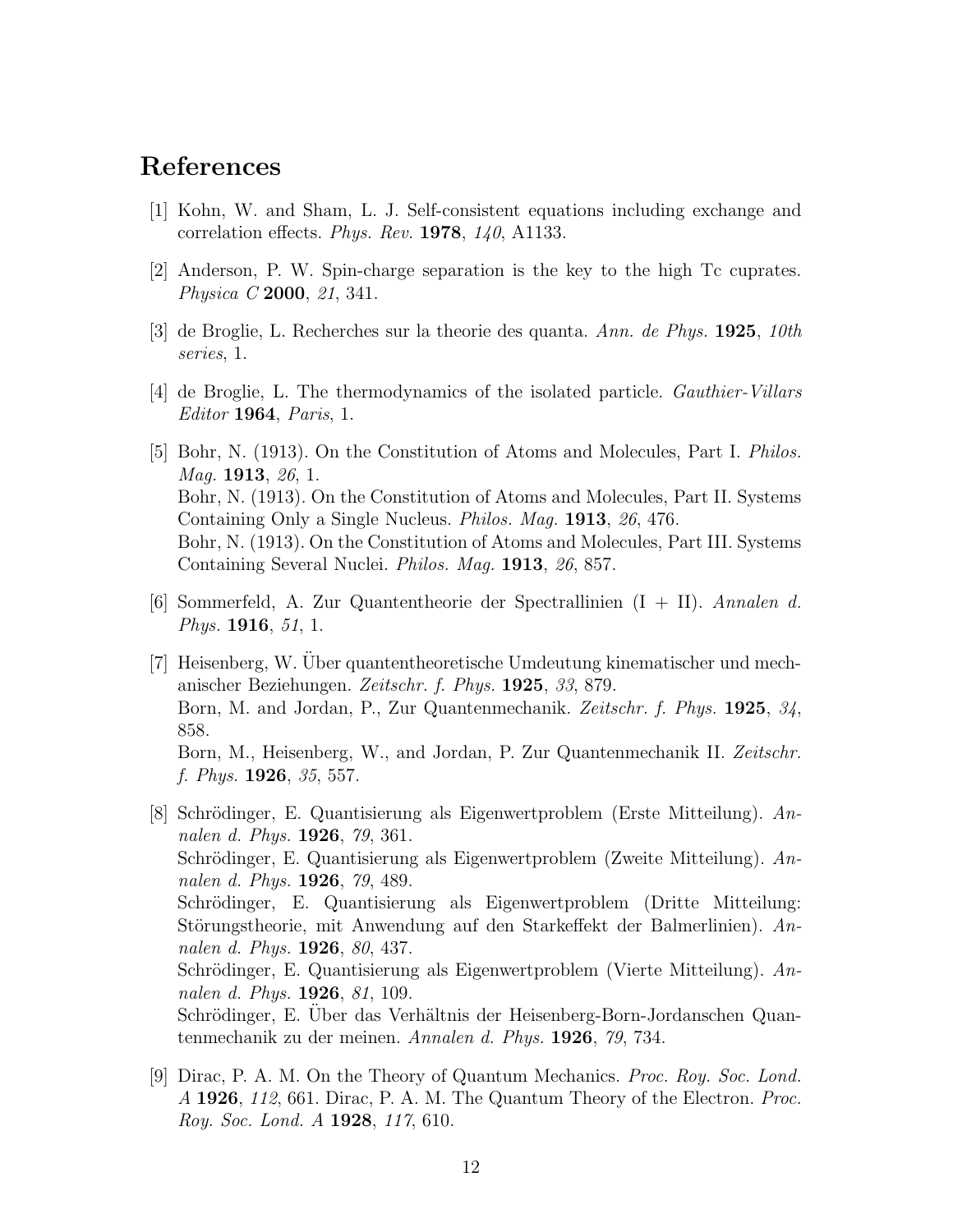- <span id="page-13-1"></span><span id="page-13-0"></span>[10] Pauling, L. and Mirsky, A. E. On The Structure of Native, Denatured, and Coagulated Proteins. *Proc. Nat. Acad. Scien.* 1936, *7*, 439.
- <span id="page-13-2"></span>[11] Tomonaga, S. On a Relativistically Invariant Formulation of the Quantum Theory of Wave Fields. *Prog. Theor. Phys.*, 1946, *27*, 439.
- <span id="page-13-3"></span>[12] Feynman, R. P. Space-Time Approach to Quantum Electrodynamics. *Phys. Rev.* 1949, *76*, 769.
- <span id="page-13-4"></span>[13] Schwinger, J. On Quantum-Electrodynamics and the Magnetic Moment of the Electron. *Phys. Rev.* 1948, *73*, 416.
- [14] Lee, T. D. and Yang, C. N. Question of Parity Conservation in Weak Interactions. *Phys. Rev.* 1957, *104*, 254. Erratum 1957, *106*, 1371.
- <span id="page-13-6"></span><span id="page-13-5"></span>[15] Glashow, S. L. Partial Symmetries of Weak Interactions. *Nucl.Phys.* 1961, *22*, 579.
- <span id="page-13-7"></span>[16] Goldstone, J., Salam, A., and Weinberg, S. Broken Symmetries. *Phys. Rev.* 1962, *127*, 965.
- <span id="page-13-9"></span>[17] Weinberg, S. A Model of Leptons. *Phys. Rev. Lett.* 1967, *19*, 1264.
- <span id="page-13-8"></span>[18] Hadad, Y., Labun, L., Rafelski, J., Elkina, N., Klier, C., and Ruhl, H. Effects of radiation reaction in relativistic acceleration. *Phys. Rev. D* 2010, *82*, 096012.
- <span id="page-13-10"></span>[19] Hadad, Y., Cohen, E., Kaminer, I., Elitzur, A. C. The hidden geometry of electromagnetism. *J. Phys: Conf. Ser..* 2015, *626*, 012024.
- [20] Hofmann, R. The thermodynamics of quantum Yang–Mills theory: theory and application. World Scientific, Singapore, 2012 (1st ed.) and 2016 (2nd ed.).
- <span id="page-13-12"></span><span id="page-13-11"></span>[21] Hofmann, R. SU(2) Yang-Mills Theory: Waves, Particles, and Quantum Thermodynamics. *Entropy* 2016, *18*, 310.
- [22] Grandou, T. and Hofmann, R., Thermal ground state and nonthermal probes. *Adv. Math. Phys.* 2015, Article ID 197197, doi:10.1155/2015/197197.
- <span id="page-13-13"></span>[23] Moosmann, J. and Hofmann, R. Evolving center-vortex loops. *ISRN Math. Phys.* 2012, *2012*, 236783, doi: 10.5402/2012/236783
- <span id="page-13-14"></span>[24] Moosmann, J. and Hofmann, R. Center-vortex loops with one selfintersection. *ISRN Math. Phys.* 2012, *2012*, 601749, doi: 10.5402/2012/601749
- <span id="page-13-15"></span>[25] Fodor, G. and Racz, I. What Does a Strongly Excited 't Hooft-Polyakov Magnetic Monopole Do? *Phys. Rev. Lett.* 2004, *92*, 151801.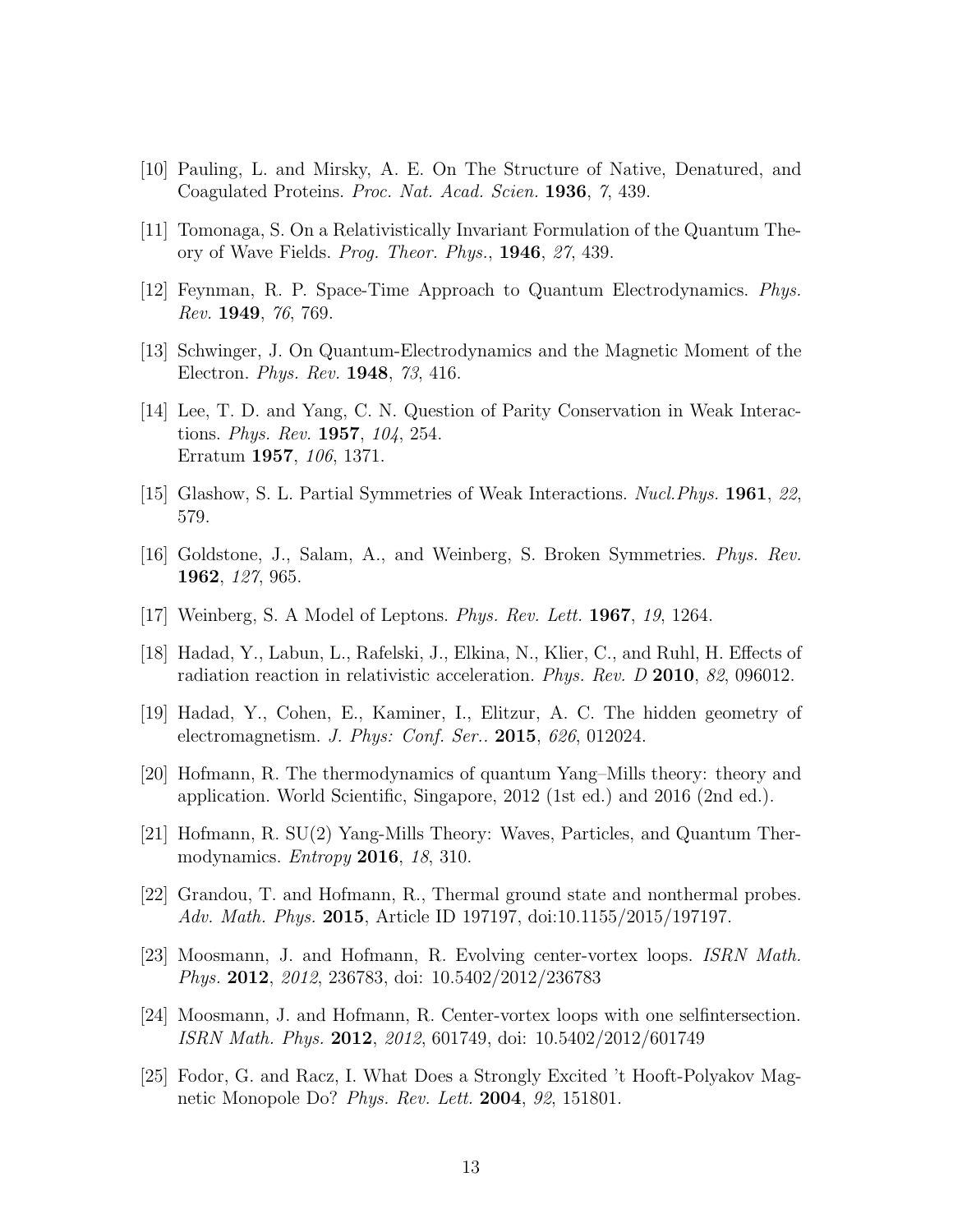- <span id="page-14-1"></span><span id="page-14-0"></span>[26] Forgacs, P. and Volkov, M. S. Resonant Excitations of the 't Hooft-Polyakov Monopole. *Phys. Rev. Lett.* 2004, *92*, 151802.
- [27] Nahm, W. A simple formalism for the BPS monopole. *Phys. Lett. B* 1980, *90*, 413. Nahm, W. All self-dual multimonopoles for arbitrary gauge groups. *CERN preprint TH-3172* 1981. Nahm, W. The Construction of all Self-dual Multimonopoles by the ADHM Method. In *Monopoles in Quantum Field Theory*, ed. N. Craigie *et al*. World Scientific, Singapore, 1982, p. 87. Nahm, W. Self-dual monopoles and calorons. In *Trieste Group Theor. Method*, 1983, p. 189.
- <span id="page-14-2"></span>[28] Kraan, T. C. and Van Baal, P. Exact T-duality between calorons and Taub-NUT spaces. *Phys. Lett. B* 1998, *428*, 268. Kraan, T. C. and Van Baal, P. Periodic instantons with non-trivial holonomy. *Nucl. Phys. B* 1998, *533*, 627.
- <span id="page-14-4"></span><span id="page-14-3"></span>[29] Lee, K. and Lu, C. SU(2) calorons and magnetic monopoles. *Phys. Rev. D* 1998, *58*, 025011.
- <span id="page-14-5"></span>[30] Diakonov, D. *et al*. Quantum weights of dyons and of instantons. *Phys. Rev. D* 2004, *70*, 036003.
- <span id="page-14-6"></span>[31] 't Hooft, G. Magnetic monopoles in unified gauge theories, *Nucl. Phys. B* 1974, *79*, 276.
- [32] Prasad, M. K. and Sommerfield, C. M. Exact Classical Solution for the 't Hooft Monopole and the Julia-Zee Dyon. *Phys. Rev. Lett.*, 1975, *35*, 760.
- <span id="page-14-8"></span><span id="page-14-7"></span>[33] Hofmann, R. 2017, [arXiv:1707.02858.](http://arxiv.org/abs/1707.02858)
- <span id="page-14-9"></span>[34] Hofmann, R. Nonperturbative approach to Yang–Mills thermodynamics. *Int. J. Mod. Phys. A* 2005, *20*, 4123; Erratum *ibid* 2006, *21*, 6515.
- <span id="page-14-10"></span>[35] Harrington, B. J. and Shepard, H. K., Periodic Euclidean solutions and the finite-temperature Yang–Mills gas. *Phys. Rev. D* 1978, *17*, 2122.
- [36] Herbst, U. and Hofmann, R. Emergent Inert Adjoint Scalar Field in SU(2) Yang-Mills Thermodynamics due to Coarse-Grained Topological Fluctuations. *ISRN High Energy Physics* 2012, Article ID 373121, doi:10.5402/2012/373121.
- <span id="page-14-11"></span>[37] Bischer, I., Grandou, T., and Hofmann, R. Massive loops in thermal SU(2) Yang-Mills theory: Radiative corrections to the pressure beyond two loops. *Int. J. Mod. Phys. A* 2017, *32*, 1750118.